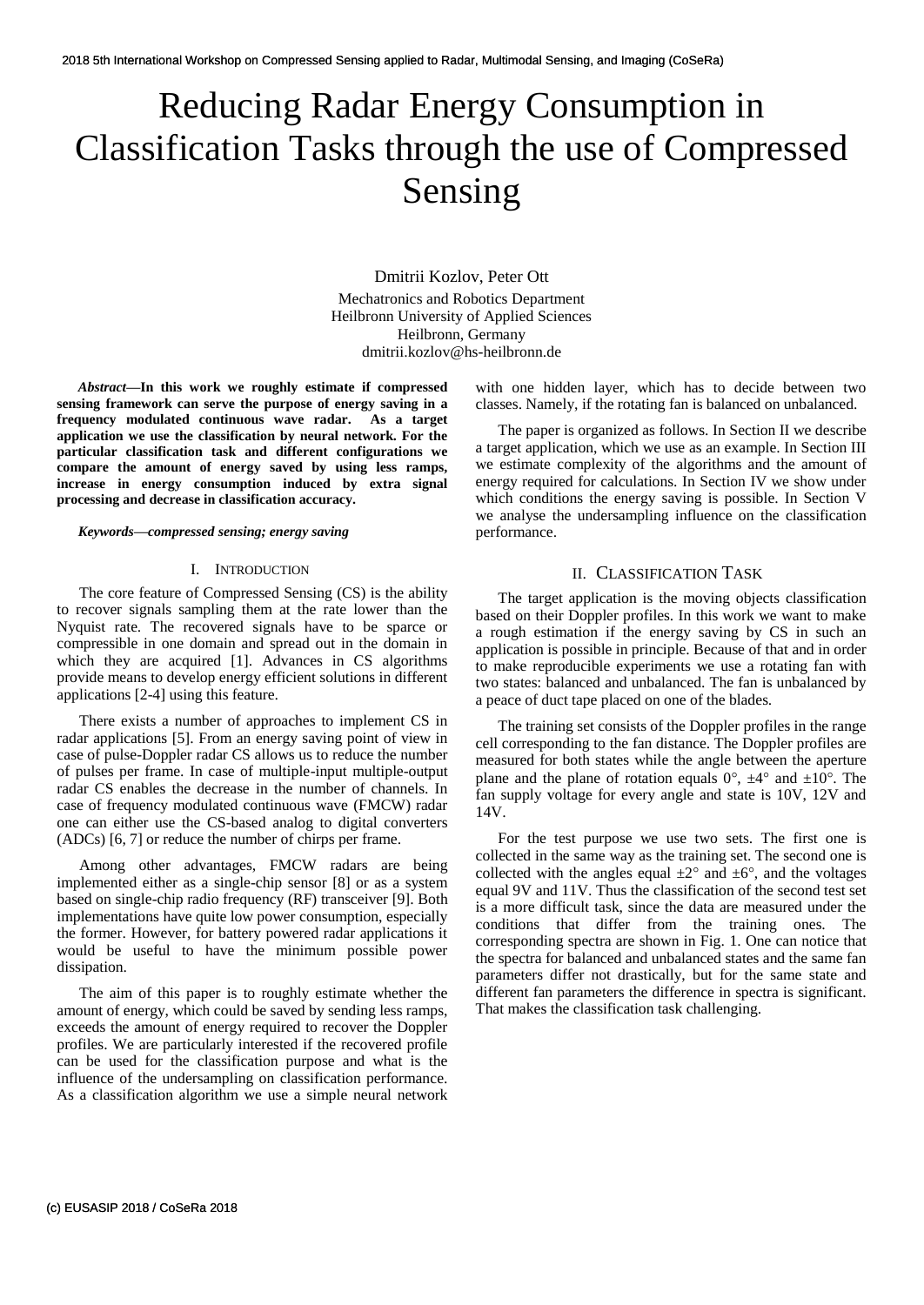# III. RECOVERING COMPLEXITY

Conventional FMCW radar sends a set of equally spaced chirps [8]. This set of chirps is called a chirp frame. The discrete Fourier transform (DFT) of each chirp contains range information. Further it will be called range-DFT. The DFT of each range cell over the chirp frame corresponds to the Doppler profile of the range cell (Doppler-DFT).

If we denote the vector of *i*th range-DFT samples as a complex  $y \in C^M$ , where *M* is the number of chirps per frame, and the Doppler profile in *i*th range cell as  $\mathbf{x} \in \mathbb{C}^N$ , where *N* is the number of Doppler-DFT samples, then the acquisition of the Doppler profile can be represented as

$$
\mathbf{y} = \mathbf{\Phi} \mathbf{x},
$$

where  $\Phi \in C^{MxN}$ . In case  $M = N$ ,  $\Phi$  represents the inverse DFT matrix, that corresponds to the traditional acquisition process with equidistant chirps.

If **x** is sparse or compressible, i.e. the Doppler profile has only some nonzero entries or its entries rapidly decay to zero, CS framework allows us to recover **x** even when *M* << *N* [10]. Thus from an implementation point of view radar have to send *M* chirps chosen from *N* equidistant ones uniformly at random; from a mathematical point of view the inverse DFT matrix is reduced to the non-square matrix by choosing *M* respective rows.

In this work we consider two recovering algorithms: the Basis Pursuit Denoising (BPD) minimizing ||**x**||<sup>1</sup> subject to ||**y-**  $\Phi$ **x**|| $\leq$  \efter  $\epsilon$  is the measurement noise norm, and the Orthogonal Matching Pursuit (OMP). As an implementation of the BPD we use the MATLAB package called  $l_1$ -magic.

The complexity of the algorithms can be estimated as the number of floating point operations (FLOPs). As the calculations are made over complex numbers, we take into account that one complex multiplication requires 6 real FLOPs and one complex sum requires 2 real FLOPs.

The range-DFT and the Doppler-DFT can be evaluated by the fast Fourier transform (FFT). Its complexity is given

$$
FLOP_{FFT} = 2.5nlog_2 n,
$$

where *n* is the number of FFT points.

In order to estimate the BPD complexity we use empirical approach, since the number of iterations during the recovering process can vary. Namely, the number of calls of each line is counted and multiplied by its complexity. In our experiments about 85 percent of the FLOPs fall on solving systems of linear equations during the newton steps.

As an implementation of the OMP algorithm we use LSQR-based one proposed in [11]. The OMP complexity can be estimated analytically. It depends on the initial number of



Fig. 1. Typical spectra used in the classification task. (a) – balanced and unbalanced states for the same fan parameters. (b) – both spectra for balanced state, the blue one from training set, the red one from the second test set.

chirps *N*, the number of sent ramps *M* and the number of samples to recover *S*. Thus the OMP complexity is given

 $FLOP<sub>OMP</sub> = S(10Nlog<sub>2</sub>N + 16M + 17) +$ 

 $+ S(S + 1)(5Nlog<sub>2</sub>N + 12M + 67 + 28(2S + 1)/3)/2.$ 

## IV. ENERGY COMPARISON

The energy required to get the Doppler profile  $E_0$  is a sum of the acquisition energy  $E_a$  and the processing energy  $E_p$ .

The acquisition energy is the energy consumed by a RFfrontend and ADC:

$$
E_a = P_a t_a,
$$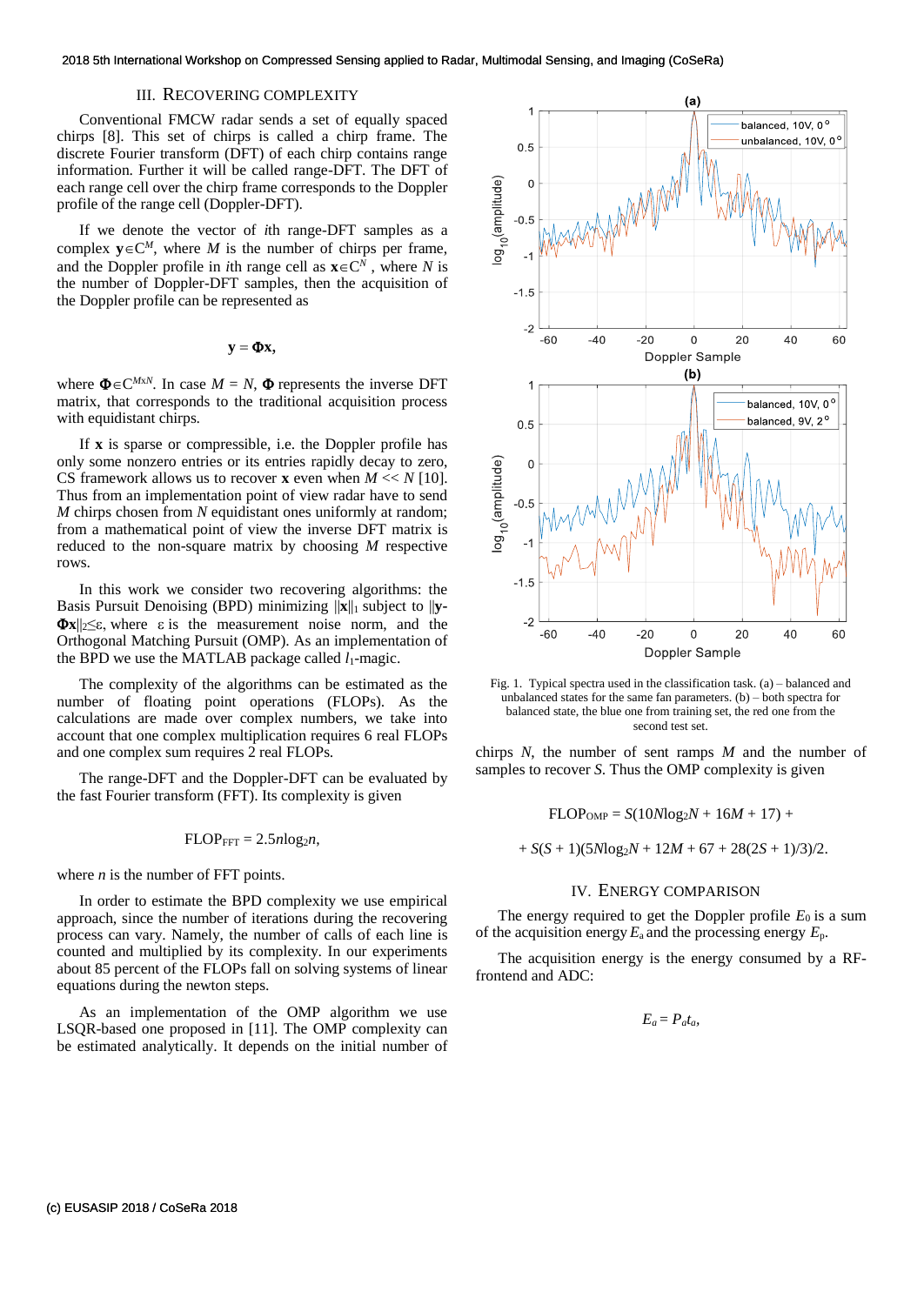where  $P_a$  and  $t_a$  are corresponding power and operating time respectively. The power consumption depends on a number of parameters. Therefore we consider the range of possible values. For example, the claimed power consumption of the modern single-chip sensor from Texas Instrument IWR1443 is 1.73 W with 1 active transmitter and 1.88 W with 2 active transmitters. Thus we assume that reasonable acquisition power lies in the range of 0.1 W to 2 W. The operating time is the product of the chirp duration *tchirp* and the number of chirps per frame. Hence the acquisition energy per frame is given

$$
E_a = M\ P_a t_{chirp}.
$$

We assume that the processing energy is the sum of two components:

- The energy consumed while evaluating range-DFTs for *M* chirps.
- The energy required evaluating Doppler-DFTs in case of conventional radar or the energy required recovering Doppler profiles in case of reduced number of chirps.

The energy required for detection is independent of the number of chirps and is negligible.

The energy required for processing can be evaluated as the algorithm complexity divided by the power efficiency of the processing unit. The power efficiency is measured in the number of FLOPs per second per Watt (FLOPS/W). It depends on the processing unit and the algorithm. Most of the operations are made over vectors, therefore the algorithms can be implemented using a digital signal processor (DSP), a graphics processing units (GPU) or a field-programmable gate array (FPGA). GPUs are power inefficient [12, 13] and are not considered in this work.

In accordance with the power models of the modern C66x DSPs from Texas Instruments their power efficiency lies in the range of 4 to 8 GFLOPS/W. FPGA power efficiency cannot be estimated using claimed peak performance [14]. FPGA power measurements using development boards show 5-6 GFLOPS/W for algorithms such as Cholesky and QRD, and about 10 GFLOPS/W for simpler algorithms such as FFT [13]. In the previous section we mentioned that about 85 percent of FLOPs fall on linear solver, moreover other operations can be partially grouped and evaluated in parallel. Therefore for non-FFT processing we assume the power efficiency of 5 GFLOPS/W, for FFT processing – 10 GFLOPS/W.

Fig. 2–4 exhibit the ratio between the energies required for conventional processing and for the CS-based approach, i.e. the possibility of energy saving. The results for different chirp durations are shown in Fig. 2; for different number of Doppler profiles, i.e. for different number of range cells, in which the classification is carried out – in Fig. 3; for the OMP algorithm with different  $N -$  in Fig. 4. The *x*-axis represents the undersampling factor, i.e. *M*/*N*.



Fig. 2. Energy efficiency gain against the undersampling factor for *N*=128, one recovered Doppler profile and different algorithm and radar power combinations as indicated in the legend. Chirp durations:  $(a) - 10 \mu s$ ,  $(b) -$ 50  $\mu$ s, (c) – 150  $\mu$ s. The number of recovered samples for the OMP algorithm is *M*/4.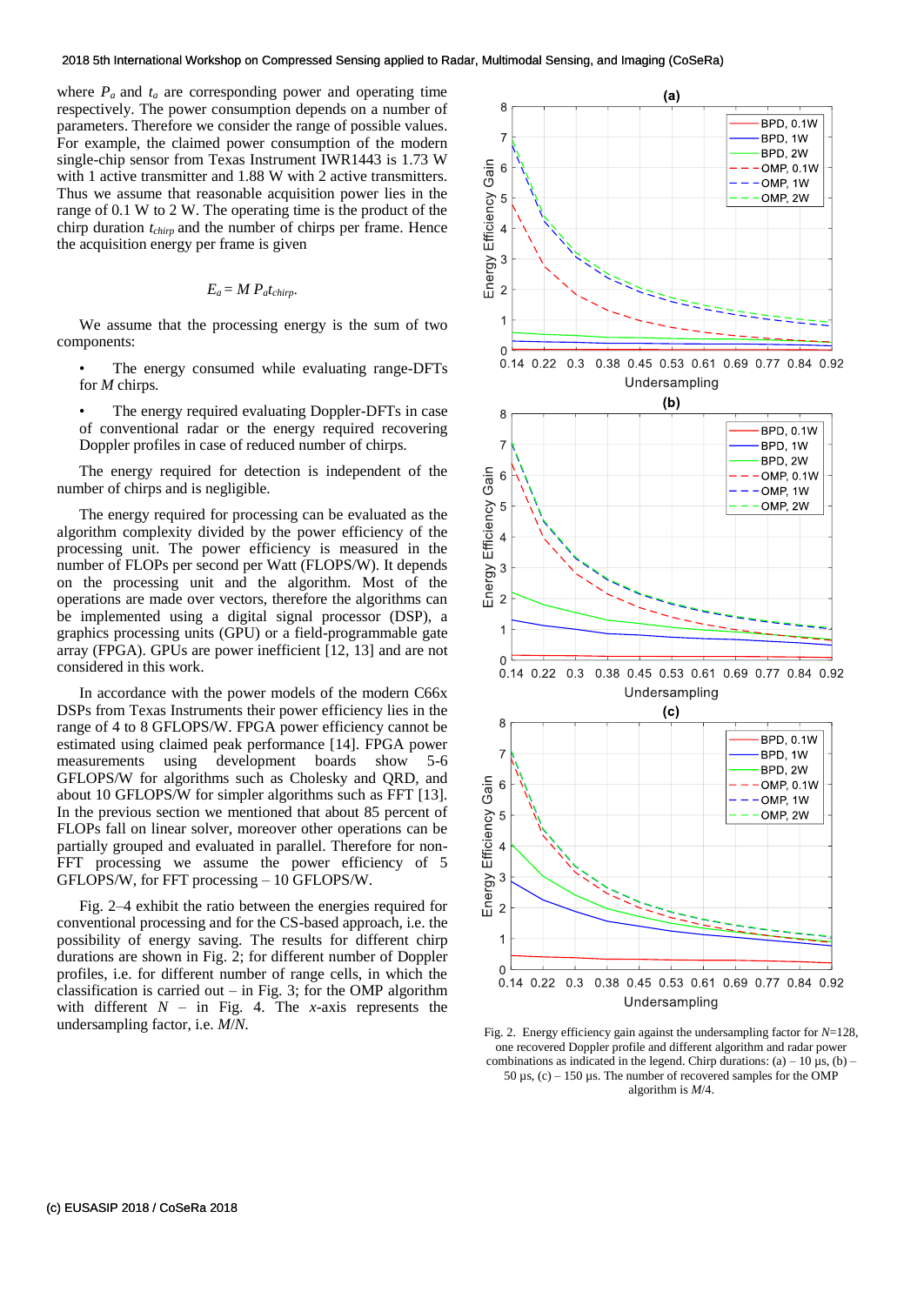

Fig. 3. Energy efficiency gain against the undersampling factor for N=128, chirp duration 150 µs and different algorithm and radar power combinations as indicated in the legend. The number of recovered Doppler profiles: (a) – 4, (b) – 8. The number of recovered samples for the OMP algorithm is  $M/4$ .

From Fig. 2 and 3 we observe that the energy saving by using BPD is possible but is significantly limited in contrast to OMP. By the most of presented parameters BPD has negative impact on the energy efficiency, since the processing energy prevails over the acquisition energy.

The dashed green and blue lines in Fig. 2 exhibits the energy saving gain by using OMP and almost coincide, since the processing energy is much smaller than the acquisition energy and, hence, the energy saving gain approaches its limit. The limit is equal to *N*/*M* under assumption of zero processing cost. The number of recovered samples *S* in case of using OMP is 4 times less than the number of sent chirps.

#### V. CLASSIFICATION TEST

To solve the classification task mentioned in Section II we use a simple neural network with one hidden layer. The size of



Fig. 4. Energy efficiency gain against the undersampling factor for the OMP algorithm, chirp duration 150 µs and different N and radar power combinations as indicated in the legend. The number of recovered Doppler profiles:  $(a) - 1$ ,  $(b) - 4$ . The number of recovered samples for the OMP algorithm is M/4.

the input and hidden layers is equal to 128. The activation function is the rectifier. Dropout rate is 0.5.

The results of classification depend on many parameters, e.g. data preprocessing, optimizer, regularization and so on. The aim of this work is to estimate if the classification of recovered Doppler profiles is possible, whereas the profiles are not artificially sparse, rather real signals. Therefore we present the best results we achieved after tuning some parameters. We suppose that better results are achievable but it is a task for a future work.

Fig. 5 exhibits classification results for two test sets. Namely,

• one with the same fan voltages and orientations as in training set (Fig. 5a), let us call it set 1;